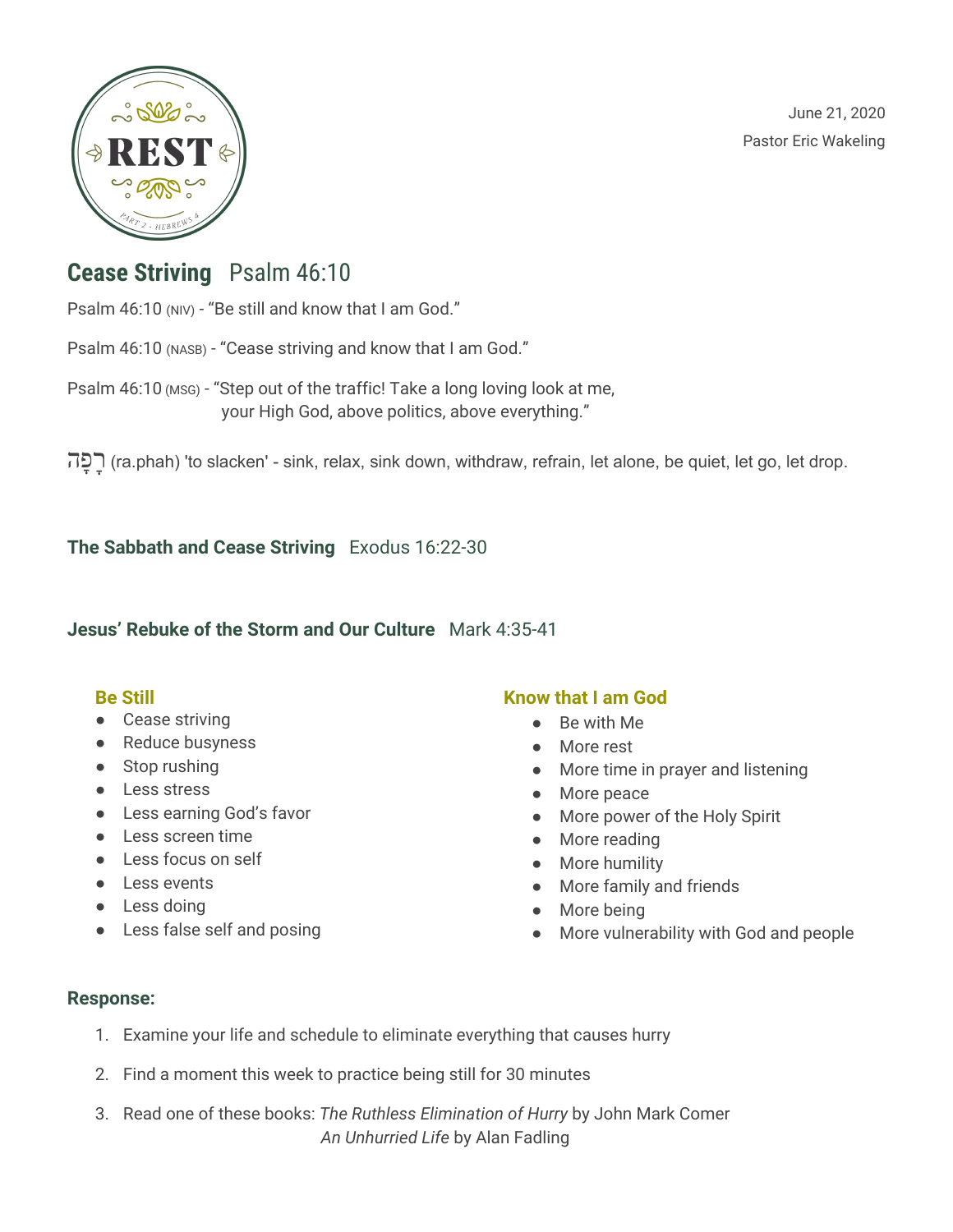

# **DIGGING DEEPER**

# **Preparation**

If possible, find a quiet and comfortable place. Rid yourself of distractions such as your phone, television, school work, interruptions from others, etc. Open yourself to God and intend to learn from Him. *"Lord, here I am, I present myself to You. Open my heart to the truth of what is going on in my life."*

## **Read the Text:** Psalm 46 & Exodus 34:6-7

**PSALM 46:10**

Read the text a few times until you have a clear understanding of what the passage is saying.

#### $\bullet$ **Contemplate + Journal**

Spend time thinking about and journaling your thoughts to the following questions. If you meet with a LifeGroup, you can also share your responses with them and have a great discussion.

- What is a word or phrase the Lord impressed on you in this time? Meditate on that.
- In regard to Psalm 46:10a, what would it practically look like to cease striving and to be still? Open up to the Lord about this and ask Him to give you vision for slowing and being still.
- In regard to Psalm 46:10b, meditate on truths about God and who He is (see Exodus 34:6-7). How does knowing these truths about God and knowing Him intimately lead you to stillness and rest?
- How and what do you feel? Is there a specific situation in your life today that relates to this passage? Pray through this for a moment.

### **Praise + Worship**

Worship is an act or mindset shift that realigns us to the reality of who God is. Find this song on Spotify, YouTube, AppleMusic, etc. and the lyrics if you would like to read or sing along. Make this song your prayer and declaration of praise and worship as you hear truths being sung over you. Allow the Lord to minister to your heart in this time. **Song Recommendation: "[Be Still"](https://www.youtube.com/watch?v=4zcHHp0GTuc) by Hillsong Worship**

# **Closing Prayer**

Spend some time in prayer. Whether it is simply sitting in God's loving presence, expressing thankfulness and gratitude, and/or offering up supplication, pray what is on your heart in this time.

### **Blessing**

*"May the Lord grant you the ability, patience, and courage to be still. As you are still, may you remember God, know Him intimately, and receive the true rest your soul needs. May your stillness result in rest and a deeper love of God."*